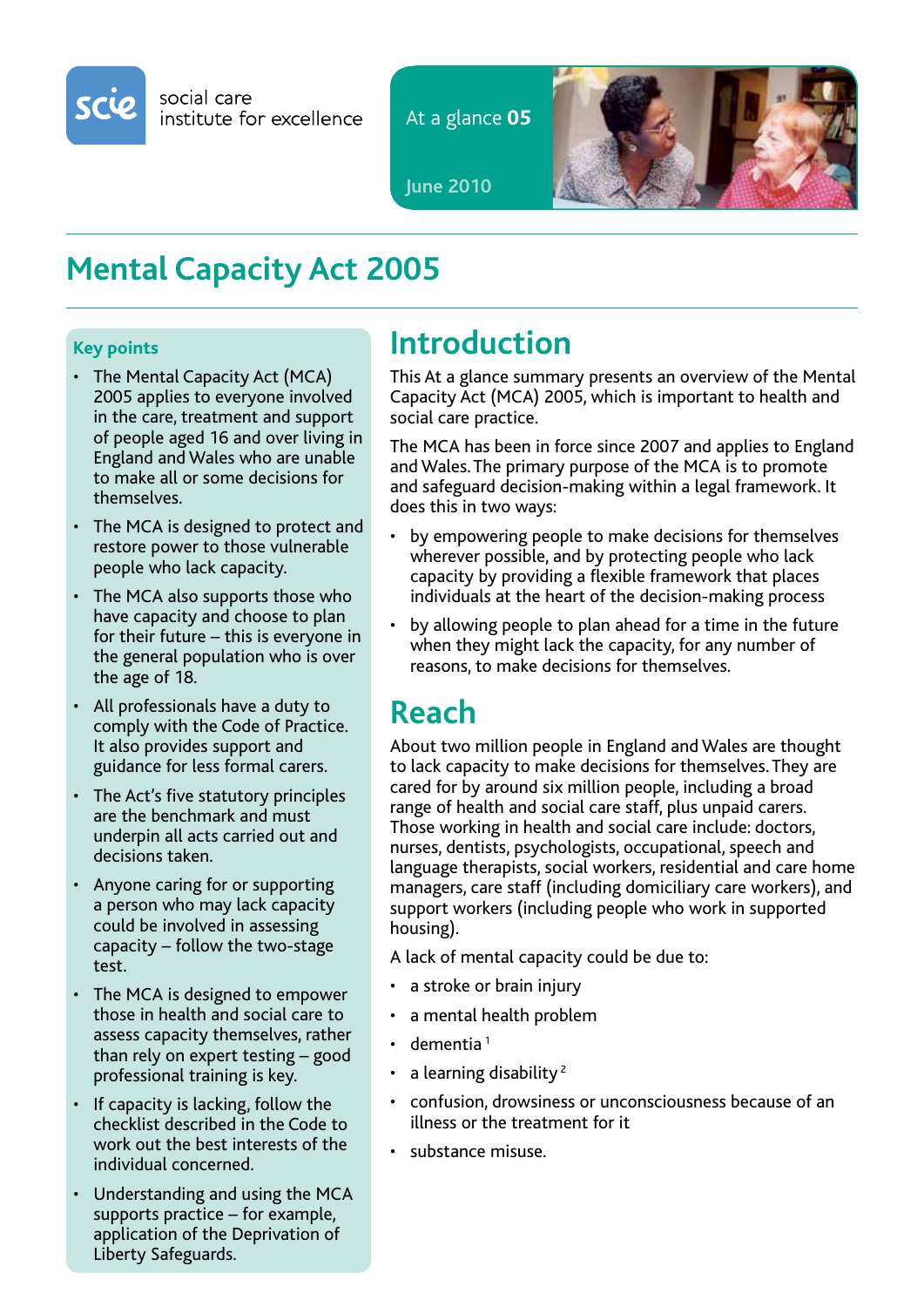# **Five key principles**

### **The Act is underpinned by five key principles (Section 1, MCA)**

**Principle 1: A presumption of capacity** – every adult has the right to make his or her own decisions and must be assumed to have capacity to do so unless it is proved otherwise.This means that you cannot assume that someone cannot make a decision for themselves just because they have a particular medical condition or disability.

**Principle 2: Individuals being supported to make their own decisions** – a person must be given all practicable help before anyone treats them as not being able to make their own decisions.This means you should make every effort to encourage and support people to make the decision for themselves. If lack of capacity is established, it is still important that you involve the person as far as possible in making decisions.

**Principle 3: Unwise decisions** – people have the right to make decisions that others might regard as unwise or eccentric.You cannot treat someone as lacking capacity for this reason. Everyone has their own values, beliefs and preferences which may not be the same as those of other people.

**Principle 4: Best interests** – anything done for or on behalf of a person who lacks mental capacity must be done in their best interests.

**Principle 5: Less restrictive option** – someone making a decision or acting on behalf of a person who lacks capacity must consider whether it is possible to decide or act in a way that would interfere less with the person's rights and freedoms of action, or whether there is a need to decide or act at all. Any intervention should be weighed up in the particular circumstances of the case.

### **Assessment of capacity and best interests decision-making (Sections 2–4, MCA)**

**What is mental capacity and when might you need to assess capacity?**

Having mental capacity means that a person is able to make their own decisions.You should always start from the assumption that the person has the capacity to make the decision in question (principle 1).You should also be able to show that you have made every effort to encourage and support the person to make the decision themselves (principle 2).You must also remember that if a person makes a decision which you consider eccentric or unwise, this does not necessarily mean that the person lacks the capacity to make the decision (principle 3). Under the MCA, you are required to make an assessment of capacity before carrying out any care or treatment – the more serious the decision, the more formal the assessment of capacity needs to be.

#### **When should capacity be assessed?**

You might need to assess capacity where a person is unable to make a particular decision at a particular time because their mind or brain is affected by illness of disability. Lack of capacity may not be a permanent condition. Assessments of capacity should be time- and decision-specific. You cannot decide that someone lacks capacity based upon age, appearance, condition or behaviour alone.

**1 Individuals with dementia 2 Individuals with learning disabilities**

• 180,000 new cases each year in England and Wales

<sup>•</sup> Current estimates of 700,000 in UK

<sup>• 5</sup> per cent of people over 65

<sup>• 20</sup> per cent of those over 80

<sup>•</sup>  15,000 are under 65 15,000 from minority ethnic groups

<sup>•</sup>  214,000 have severe and profound learning disabilities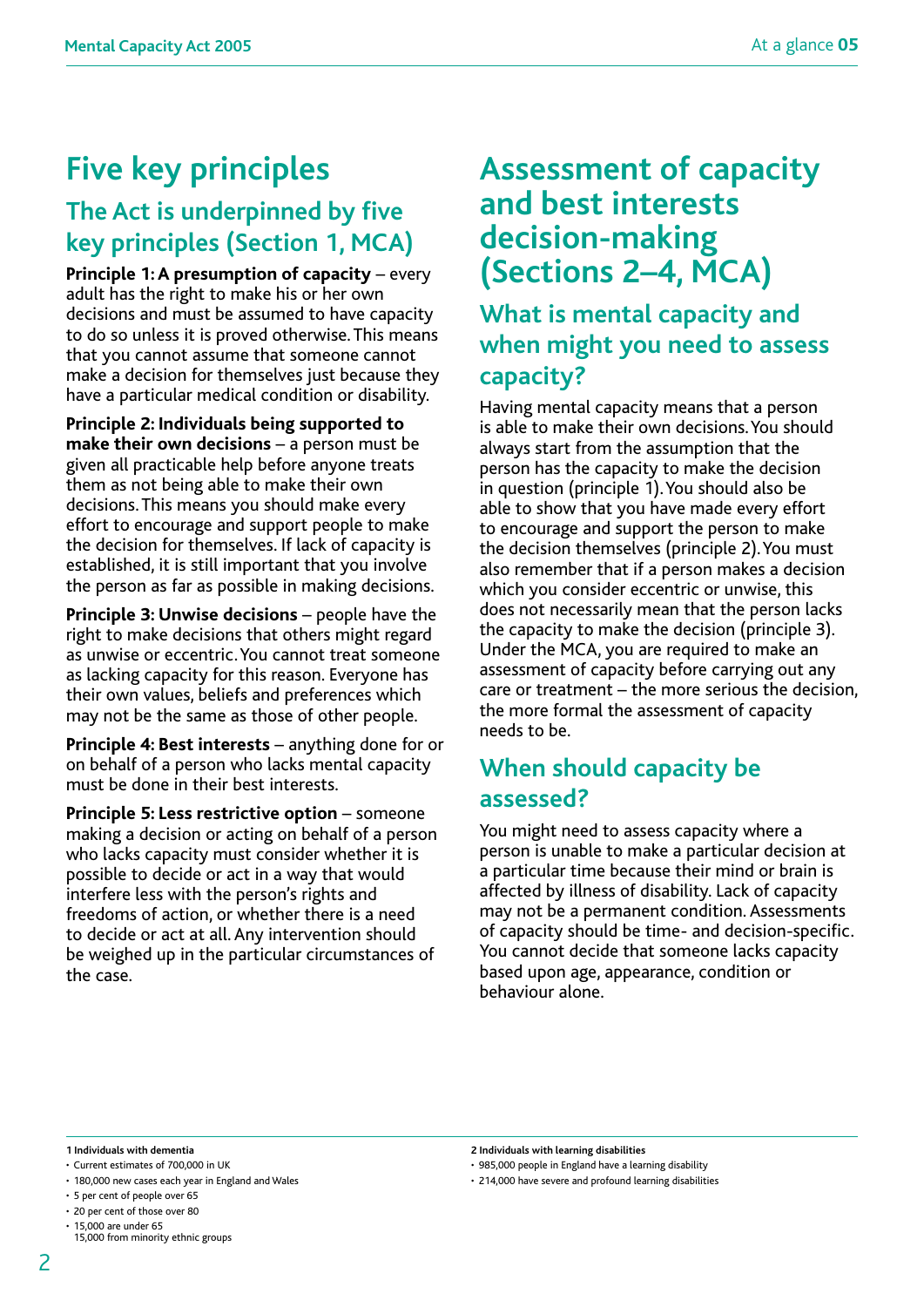## **The test to assess capacity**

#### **Two-stage functional test of capacity**

In order to decide whether an individual has the capacity to make a particular decision you must answer two questions:

- Stage 1. Is there an impairment of or disturbance in the functioning of a person's mind or brain? If so,
- Stage 2. Is the impairment or disturbance sufficient that the person lacks the capacity to make a particular decision?

The MCA says that a person is unable to make their own decision if they cannot do one or more of the following four things:

- understand information given to them
- retain that information long enough to be able to make the decision
- weigh up the information available to make the decision
- communicate their decision  $-$  this could be by talking, using sign language or even simple muscle movements such as blinking an eye or squeezing a hand.

Every effort should be made to find ways of communicating with someone before deciding that they lack capacity to make a decision based solely on their inability to communicate. Also, you will need to involve family, friends, carers or other professionals.

The assessment must be made on the balance of probabilities – is it more likely than not that the person lacks capacity?You should be able to show in your records why you have come to your conclusion that capacity is lacking for the particular decision.

#### **Best interests decision-making**

If a person has been assessed as lacking capacity then any action taken, or any decision made for or on behalf of that person, must be made in his or her best interests (principle 4).The person who has to make the decision is known as the 'decision-maker' and normally will be the carer responsible for the day-to-day care, or a professional such as a doctor, nurse or social worker where decisions about treatment, care arrangements or accommodation need to be made.

#### **What is 'best interests'?**

The Act provides a non-exhaustive checklist of factors that decision-makers must work through in deciding what is in a person's best interests. A person can put his/her wishes and feelings into a written statement if they so wish, which the person determining capacity must consider. In addition, people involved in caring for the person lacking capacity have to be consulted concerning a person's best interests. For more detailed information you should refer to the Code of Practice.

If a person has been assessed as **6** If a person has been assessed as lacking capacity then any action taken, or any decision made for or on behalf of that person, must be made in his or her best interests. **J**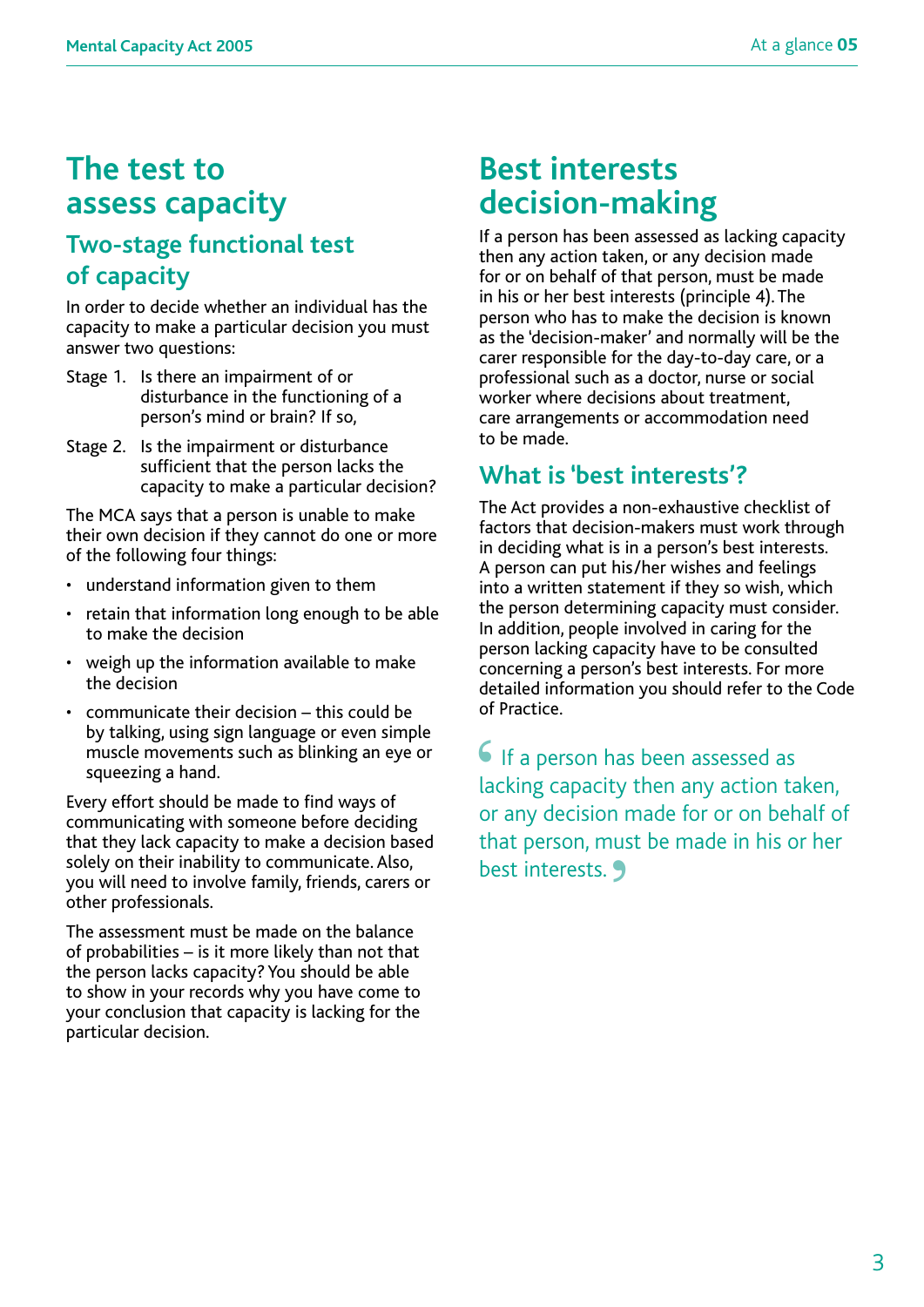## **Case example: Assessing capacity**

Anna Southcott\*, 76, has dementia and lives in a care home. She has asthma. Her capacity fluctuates.The district nurse attends to administer flu vaccinations. Ms Southcott is able to communicate.

#### **Principle:**

The decision relates to administering a flu vaccination.The district nurse should start from the position of assuming that Ms Southcott has the capacity to decide whether to receive a flu vaccination, unless there is evidence to show that she lacks the capacity to do so (principle 1). Even if the nurse has to help Ms Southcott to make the decision, this does not mean she lacks the capacity to make it.

The nurse should not treat Ms Southcott as being unable to make the decision herself until all practicable steps to help and support her to make it have been taken, without success (principle 2). Only if this is the case should the nurse assess Ms Southcott's capacity to make the decision using the two-stage test.

As Ms Southcott's capacity fluctuates, the nurse should consider whether the decision can be postponed until she may have capacity to make the decision.The nurse will speak to Ms Southcott's carers about this, as well as asking about her condition and whether there are any contraindications for a flu vaccination – the following assumes this not to be the case.

#### **Practice:**

Does Ms Southcott have an impairment of or a disturbance in mind or brain function?

There must be an impairment of her mind or some disturbance that affects the way her brain works. She has dementia, so this part of the test is fulfilled to the balance of probabilities (more likely than not).

Does the impairment or disturbance mean that she is unable to make a specific decision, at the specific time she needs to?

The nurse must disregard Ms Southcott's ability to make decisions in general.The impairment or disturbance must affect her ability to make a specific decision at a specific time.The nurse will give her some simple information about why she needs a flu vaccine (her age and asthma), then will ask her to repeat that information.

In relation to the decision that needs to be made, the district nurse should decide on the balance of probabilities (more likely than not) whether Ms Southcott is able to:

- understand relevant information about the decision
- retain that information in her mind long enough to make the decision herself
- use or weigh up (evaluate) that information as part of the decision-making process.

If Ms Southcott cannot do any of these three things, she is treated as being unable to make the decision.

The decision about Ms Southcott's capacity must not be based merely on her age, appearance, assumptions about her condition or any aspect of her behaviour.

The nurse decides that Ms Southcott lacks capacity to make a decision about receiving a flu vaccination and clearly records her assessment with reasons. Using best interests decisionmaking (principle 4) the decision is taken that in view of her age and asthma, it would be in her best interests to receive the vaccination.

\*The patient's name has been changed.

*Thanks to Andrew Alonzi of Nottingham Law School for his contribution to this case study.*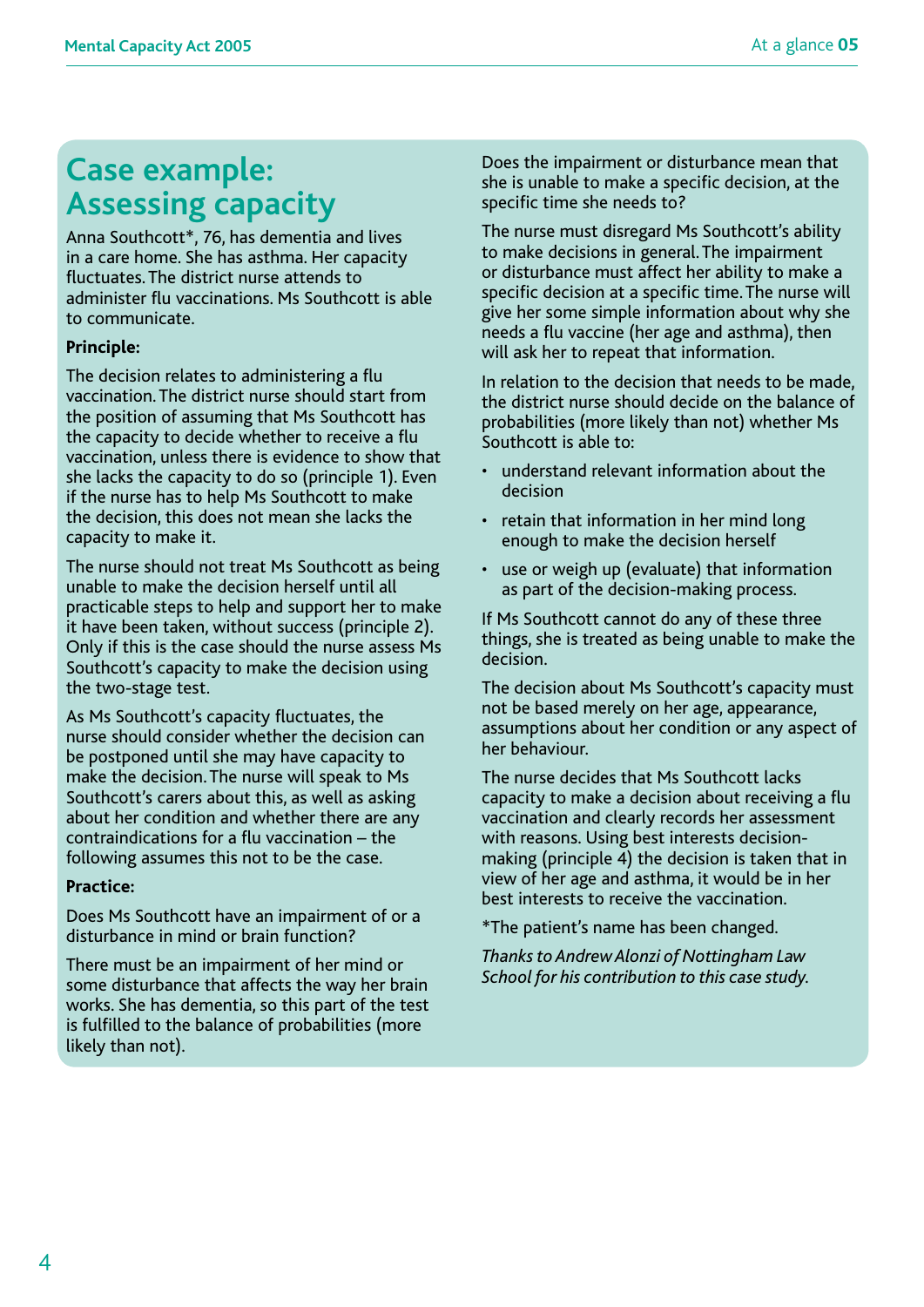### **The new roles, bodies and powers supporting the MCA**

- • **Attorneys appointed under Lasting Powers of Attorney (LPAs)** – the Act introduces a new form of Power of Attorney which allows people over the age of 18 to formally appoint one or more people to look after their health, welfare and/or financial decisions, if at some time in the future they lack capacity to make those decisions for themselves.
- **Court of Protection and Deputies** the MCA created a new court and a new public official to protect people who lack capacity and to supervise those making decisions on their behalf.The Court is able to appoint a Deputy, for example, because a person has an ongoing lack of capacity.The Court will tailor the powers of the deputy according to the circumstances of the individual.
- **The Public Guardian** the role of the Public Guardian is to protect people who lack capacity from abuse.The Public Guardian is supported by the Office of the Public Guardian (OPG).The OPG maintains a register of LPAs and EPAs. It also maintains a register of the Court-appointed Deputies and is responsible for supervising them.
- **Independent mental capacity advocate (IMCA)** – IMCAs are a statutory safeguard for people who lack capacity to make some important decisions.This includes decisions about where the person lives and serious medical treatment when the person does not have family of friends who can represent them. IMCAs can also represent individuals who are the focus of adult protection proceedings.The Deprivation of Liberty Safeguards introduced further roles for IMCAs.
- • **Advance decisions to refuse treatment** – the Act creates statutory rules with clear safeguards so that people may make a decision in advance to refuse treatment if they should lack capacity in the future.
- • **A criminal offence** the Act introduces a new criminal offence of ill treatment or wilful neglect of a person who lacks capacity.

# **Code of Practice**

The Code explains how the MCA works on a day-to-day basis and provides guidance to those working with people who may lack capacity. The Code explains the key features of the MCA in more detail, as well as some of the practical steps that people using and interpreting the law need to take into consideration. If you work with people who lack capacity and you are a professional and/or you are paid for the work you do then you have a legal duty to have regard to the Code. It is also relevant to unpaid carers who will be helped and guided by it.

## **Interface with the MHA**

It will be important for health and social staff who support some client groups (for example, those with mental health problems, particularly those with severe and enduring mental ill health, or older people) to have an understanding of the interface issues between the MCA and the Mental Health Act 1983 (as amended by the 2007 Act).This will also include the need to have an awareness of the Deprivation of Liberty Safeguards.